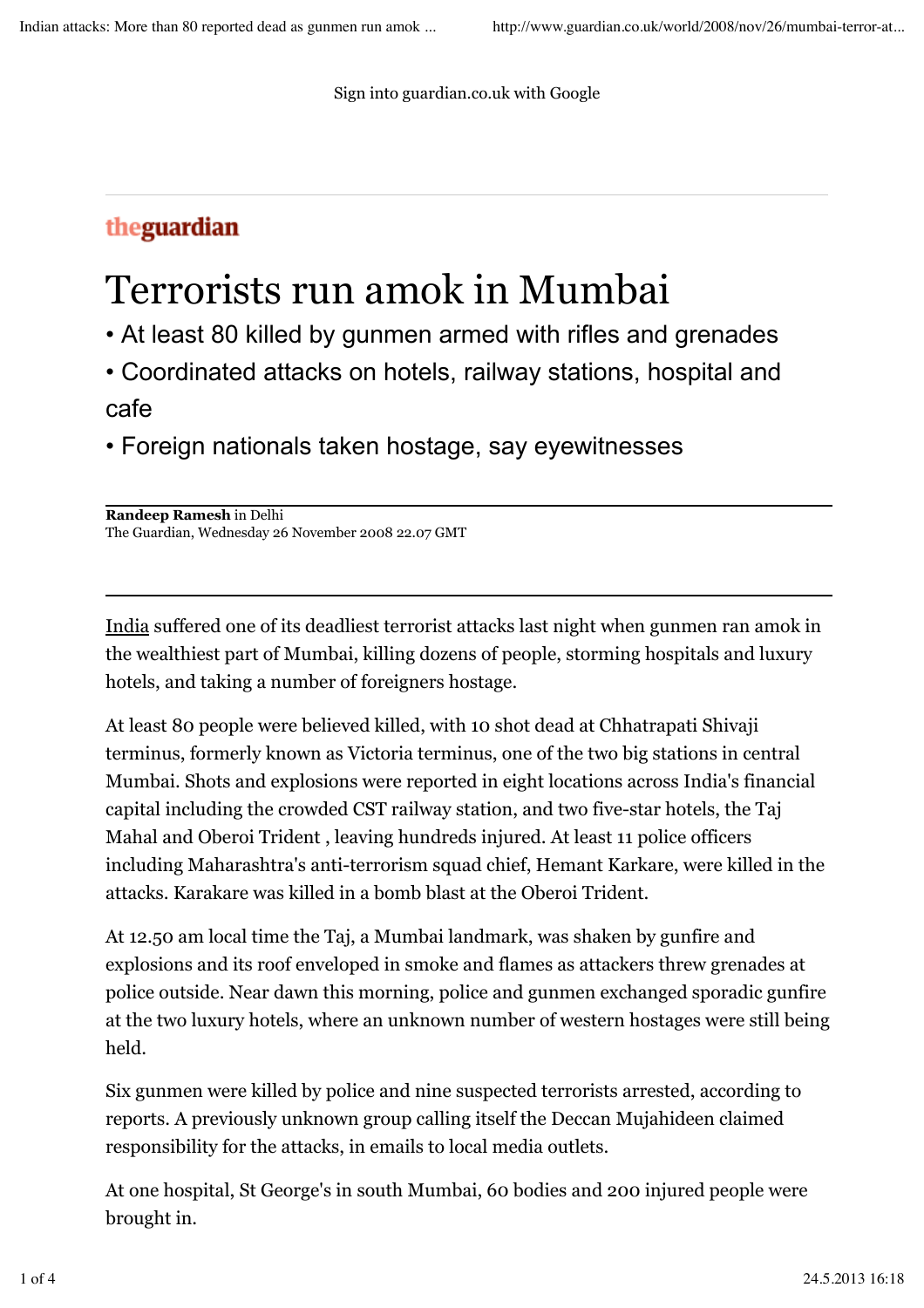Vilasrao Deshmukh, the chief minister of Maharashtra state of which Mumbai is the capital, said he had put the army on red alert in an unprecedented admission that civil forces were unable to control the law and order situation in the city.

The police said more than 1,000 people had been evacuated from the Oberoi Trident, with waiters in black and white formal wear running across the road. At the Taj, television pictures showed some of the injured who had been evacuated on to the hotel's golden luggage carts. Several European politicians, visiting Mumbai in advance of an EU-India summit, were among those inside the hotel. Sajjad Karim, a Tory MEP, told the Press Association by phone from the basement that he and several others were barricaded inside the Taj.

"I was in the lobby of the hotel when gunmen came in and people started running," he said. "A gunman just stood there spraying bullets around, right next to me. I managed to turn away and I ran into the hotel kitchen."

Janice Sequeira, a tourist who had been at a restaurant in the Taj, told reporters it had been "really scary. It was like the sound of loud crackers, not one but several, we just ran out of there."

At the Oberoi Trident, gunmen burst into the Kandahar restaurant and reportedly took American and British nationals hostage.

Rakesh Patel, a 41-year-old Londoner working for HSBC, told the Guardian that he had been having a dinner at the Taj with two Indian colleagues when the two "very agitated" young gunmen burst in.

"They rounded up about 15 people and brought them through to the kitchen and up a fire escape to the 10th floor, where they had us against the wall," he said. "They said that they wanted to take us to the roof, and tied up two women. They were asking for any US and UK passport holders and got everyone to drop their phones on the ground. At that point there was a huge blast and in all the smoke I managed to run back down the fire escape."

On Times Now, a local television station, a British man with a soot-covered face described how two armed young men aged between 20 and 25 entered the Trident hotel restaurant in the late evening and demanded that "only American and British passport holders remain".

According to the man, 10 people were taken towards the rooftop but when smoke filled the corridors of the 18th floor, he escaped. "I ran down the stairs. Another three came down. Another five went up. I don't know what happened."

Early today commandos had begun to enter both the Taj and Trident in groups of 15 in an attempt to rescue hostages and disarm the attackers. Groups of hotel guests and staff